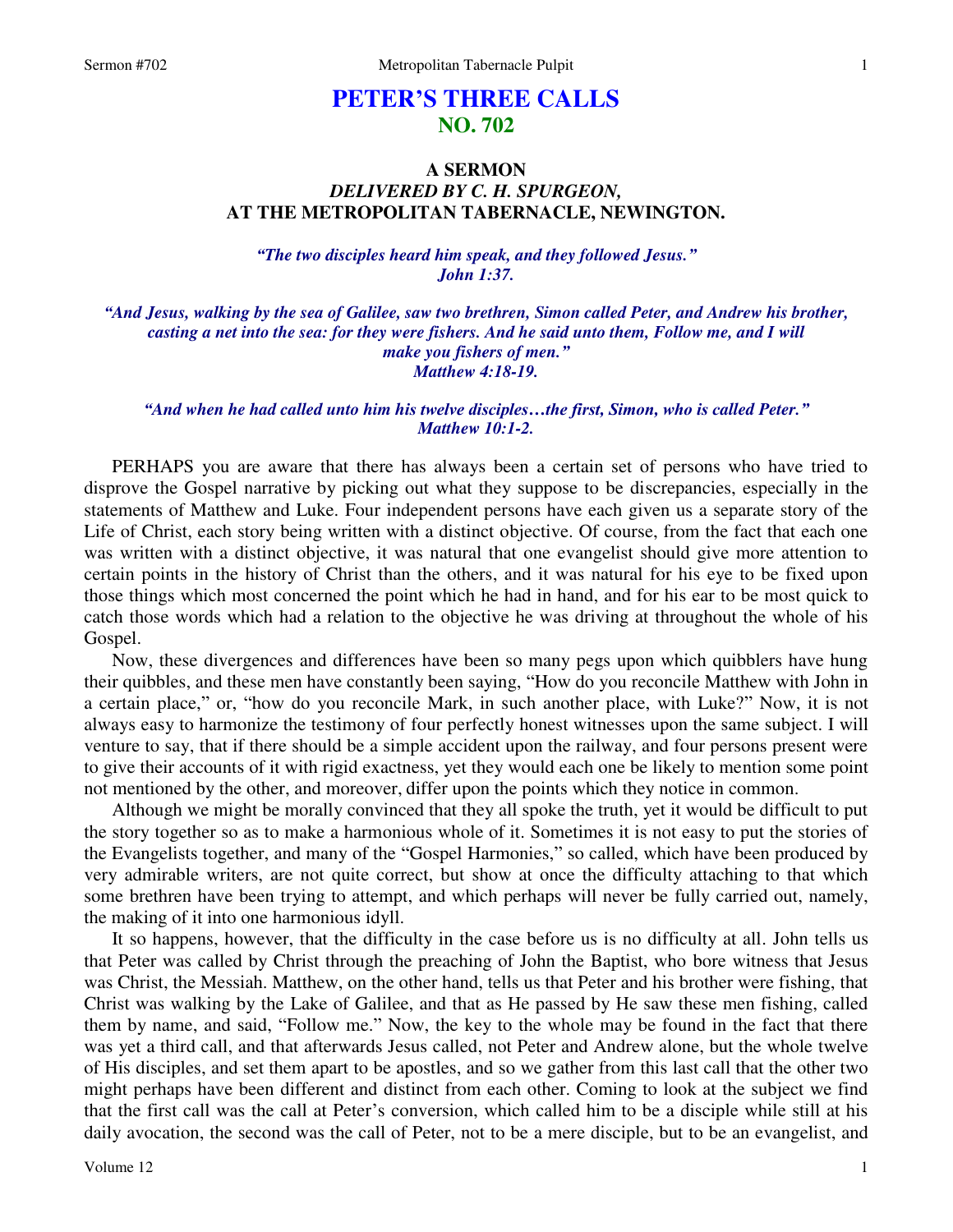the third was the call of Peter, not to be an evangelist or a common servant of the Master, but to be a leader, to take a yet higher grade, and to become one of the twelve who would be associated with Christ as the founders of the new system of religion, and witnesses of the life of Christ Himself.

**I.** I want you, then, just for a moment, to bear in mind that we have under our consideration THREE CALLS, (1) the first is, that which Christ gave to Peter when He called him out of darkness into the marvelous light, blessing to him at first the testimony of John, and then by manifesting Himself to him, (2) the second is, the call by which the servant already converted, already willing, is bidden to put himself into closer relationship with his Lord, to come out and be no longer a servant whose allegiance is true but not manifest, but to show that fealty by following his Master, (3) and the third call is, that which the Savior gives only to a few whom He has picked out and chosen to do some special work, who shall have fellowship with Him more closely still, and become captains in the ranks of—

#### *"The sacramental host of God's elect."*

We shall speak of these three calls in the order in which they occur. Very briefly I shall go through the subject, speaking at length about the second call which Peter received.

**1.** Notice the personal call to be *a disciple*. These three calls are given in a certain order. Observe where it begins. Peter was not called to be an evangelist before he was called to be a follower. Christ begins by first teaching us our own need of Him, and our own sin, and then revealing Himself to us as the Lamb of God who takes away the sin of the world. It is a presumption—what if I say an accursed treason—against the Majesty of the great Head of the Church, if any man pretends to reverse this order. You must first be called yourselves into Christ before you may dare to even so much as think about being called into the ministry or into the service of Christ. You cannot serve Him until first of all you have learned to sit at His feet.

Before you can serve God you must have a new heart and a right spirit. The blind eye is not fit for the service of Christ. The eye must be illuminated, the understanding must be instructed. That stubborn will of yours cannot bear the yoke of Christ, it must be subdued. "You must be born again." Should there be some among you here tonight who are teaching in Sunday schools, distributing tracts, or in any other way are trying to serve God, and yet are not yourselves saved, I would very affectionately, but with great earnestness, entreat you to consider that you are reversing the natural and proper order of things.

Your first business is at home, in your own soul and your own heart. I will not apply to you the words of the prophet, "Unto the wicked God says, What have you to do to declare my statutes?" But I think there is a spirit in those terrible words, which might well have an application to you. How can you be a guide until you are first able yourself to see, for "if the blind lead the blind, they shall both fall into the ditch"? How can you, diseased and leprous, begin to heal others, for it shall be said to you, "Physician, heal yourself"? How can you, when the beam is in your own eye go abroad to point out the beams and the motes which are in other men's eyes?

Oh! take care, take care lest this very service to Christ, as you think it, be an injury to you, for you may serve Christ after a sort till you begin to think that you do so much, and do it so well, that you must be a Christian. You may spin for yourself a robe which shall seem sufficient to cover you withal, and you may go and dress in this cobweb, this mere figment of a fictitious righteousness, and persuade yourself that you are wearing the robe of Christ's righteousness, whereas you shall be found at the last to be naked, and poor, and miserable. Oh! I pray you to understand those meaning words, "Behold the Lamb of God." Behold Him for yourselves, see Him for yourselves. Do not talk about being a fisher of men, do not speak of being a servant whose loins are girt, and whose lamp is trimmed, until first you have become as a little child, for unless you so become you cannot enter into the kingdom of heaven.

**2.** But, dear friends, after the first call has been received, it is very delightful to observe the Christian receiving the second. He is called into *active service*. Simon Peter became a disciple, but all that he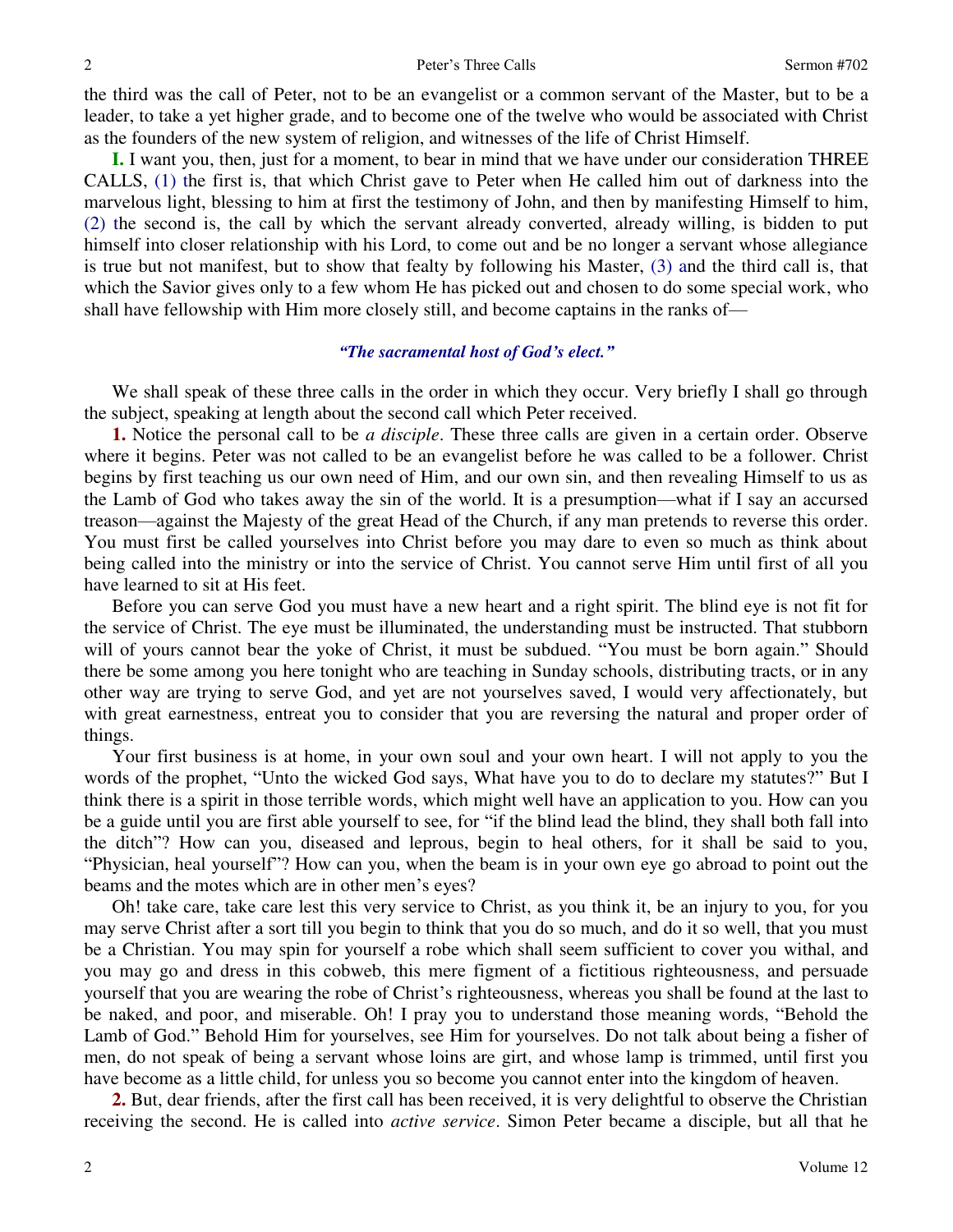meant by that was, "I acknowledge Jesus of Nazareth to be the Messiah," and he went away and continued with his good brother in the fishing business. It never, perhaps, entered into his head that he was to do anything more than to cultivate a quiet peaceful faith, and walk in a life consistent therewith. But on a sudden he sees this famous man of Nazareth walking by the seaside, who addresses him by name, and says to him, "Follow me," and in a moment, putting down his net, and leaving his relative with his two companions James and John, equally famous in the battle-roll of Christian heroes, he left all to follow Christ.

Now, I may have some here tonight who are saved. You are the disciples of Jesus, but I regret to know that He has not yet been seen by you as calling you into His service. You have joined the church, and you have been baptized into the faith of Christ, and so far it is good, but as yet it has not struck you that you are to be actively engaged for Christ.

Now, it is not in my power to call you to the service, nor to indicate to you what special form that service shall take, but, my dear friends, I do pray that you may have another revelation of the Lord Jesus yet more full and bright, and that He may say to you, "Come, man, you are not your own, you are bought with a price, serve Me, arise, gird up your loins, and wait upon the Lord." I trust that He may lay His hand upon you tonight, and say to you as He did to the assembled twelve, "As my Father has sent me into the world even so send I you," and may you have grace to obey the mandate, and though it may be something which has been distasteful to you, some Christian engagement in which you have never been occupied before, may you have grace to say, "Here am I, LORD, send me," whatever the business may happen to be.

Ah! what would a church be if it consisted altogether of persons of this sort? What vigor should we have in the Christian army if every soldier felt called to fight! But some of you do not realize your duty in this respect. I would that you would take a farther step. I would that the spirit of service fell upon you, so that you did not merely wear the robe of righteousness but the mantle of service too. Oh! brethren, by the love which—

#### "*Saw you ruined in the fall, Yet loved you notwithstanding all,"*

by the love which gave up its honor and its glory, and took upon itself the form of a Servant for your sakes, by the love which sweat great drops of blood in the garden, by the love which emptied out its heart that you might be redeemed from ruin, I pray you, hear Jesus saying to you, "Follow me," and do follow Him, follow Him in active, industrious, persevering consecration, and from this day forth, if you have hitherto been but a sleeping partner in the great Christian firm, if you have been content to ride upon the Gospel chariot, instead of drawing it or adding an impulse to its wheels, may you say, "My Lord, fill me with the zeal which possessed You; kindle in me the same spirit of service which burned so brightly in Yourself, and as You did call Peter, and Andrew, and James, and John, so do You call me, and say, "Follow me." You notice, then, that this second call follows the first call, and it is a blessed thing when it does thus succeed and is obeyed.

**3.** But in the third text which I gave you, you find Peter called to another service above that of an ordinary worker, that is to say, he is called to be *an apostle*.

I will venture here to trace an analogy between this and the calling of the Christian minister. You will observe that this call comes last. The call to the apostleship does not come first. Peter is first the catechumen or disciple, secondly, the evangelist, and thirdly, the apostle. So, no man is called to be specially set apart to the ministry of Christ, or to have a share in the apostleship until he has first of all himself known Christ, and until, secondly, as an ordinary Christian he has fully exercised himself in all the duties which are proper to Christian service.

Now, some people turn this topsy-turvy. Young men who have never preached are set apart to the ministry, those who have never visited the sick, never instructed the ignorant, and are totally devoid of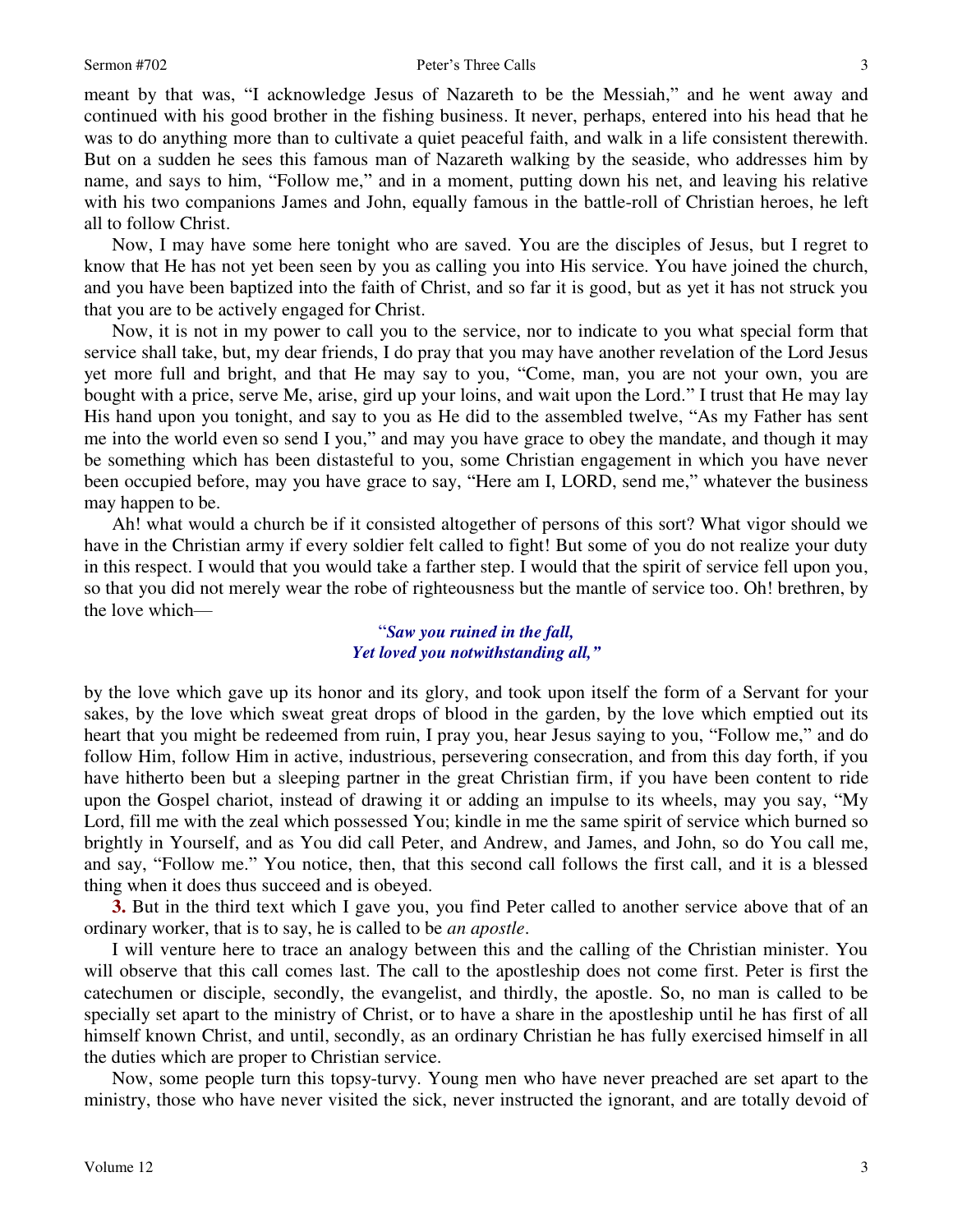any knowledge of Gospel experience except the little of their own, are supposed to be dedicated to the Christian ministry. I believe this to be a radical and a fatal error.

Brethren, we have no right to thrust a brother into the ministry until he has first given evidence of his own conversion, and has also given proof not only of being a good average worker but something more. If he cannot labor in the church before he pretends to be a minister, he is good for nothing. If he cannot while he is a private member of the church perform all the duties of that position with zeal and energy, and if he is not evidently a consecrated man while he is a private Christian, certainly you do not feel the guidance of God's Holy Spirit to bid him enter the ministry. No man has a right to aspire to come into that office until, like the knights of old, he has first won his spurs, and has shown that he is really devoted to Christ by having served Him as others have done.

Let me say that it would be a very great mercy for this Christian church if some persons would not take this last place at all, but would be content to stop in the second one. There are many men who when set apart to the Christian ministry are a drag and burden to the churches as well as to other people, who if they had but given up themselves as ordinary members to Christian service might have been a very great blessing and honor to the church.

One of the kindest pieces of advice I could give to some of our ministerial friends would be, "Go home, brother, take off your black coat and your white tie, and put yourself into some honest way of getting a living, just think whether you were not more serviceable to the church when you were a carpenter or a tradesman, and when you were earning a considerable sum of money at your own ordinary avocation, than you are now, when you are necessarily dependent upon the gifts and liberality of God's servants without having the ability and the talent which are necessary to make you a leader in the Lord's host." I pray the day may come when we shall all see this, and never think of giving ourselves to the ministry before conversion, and even then aspire not after special work until first of all we have proved that we can serve the Lord in our ordinary life.

Occasionally I have brethren come to me asking to be received into our College, and one singular reason which some of them give me why they believe that they are called to the ministry is this, "You see, sir, I could not get on at anything else, and therefore I thought Providence must have ordained me to be a minister." I never say a word about that, but I am very clear that if a man is such a fool that he can do nothing else but preach, it is a great pity that he should be allowed to do that, and when a brother tells me that, I sometimes venture to ask him if he thinks that God wants the biggest fools to serve Him, whether there should not rather be given up to God's service the very pick, and prime, and flower of the Christian church, those men who, if they had addicted themselves to commerce, might have taken the lead therein, or who, if they had given themselves to the bar or to the profession of surgery or medicine, would have stood in the front rank?

I believe, brethren, we want strong men to take such a position, and that the Lord Jesus Christ has a keen eye, and when He does call a man He calls him to something that he is fit for. Take the cases of Peter and Paul. Peter was a fisherman, it is true, but a fisherman of such a peculiar breed that it would be well if God would find us more of the same sort, who would become fishers of men, and as for Paul, he was one well skilled and learned in all matters, and just fitted and adapted to the work which the Master gave him to do.

**II.** I have thus noticed these three calls, but I want now to direct your earnest and particular attention to the second call, because of the lessons to be learned from the CHARACTER OF THE MEN CHOSEN, and the NATURE OF THE WORK entrusted to them.

The second call is recorded in the fourth chapter of Matthew and the eighteenth verse, and it deserves our attention because we perceive that these brethren were called to the service of Christ while they were engaged in their ordinary avocations.

It seems to have been early in the morning, for Peter was just starting on his work, and was casting his net into the sea, and in the twenty-first verse we find that James and John were mending their nets, so that they were all industrious in their ordinary calling. There is a notion abroad among some persons that

4

4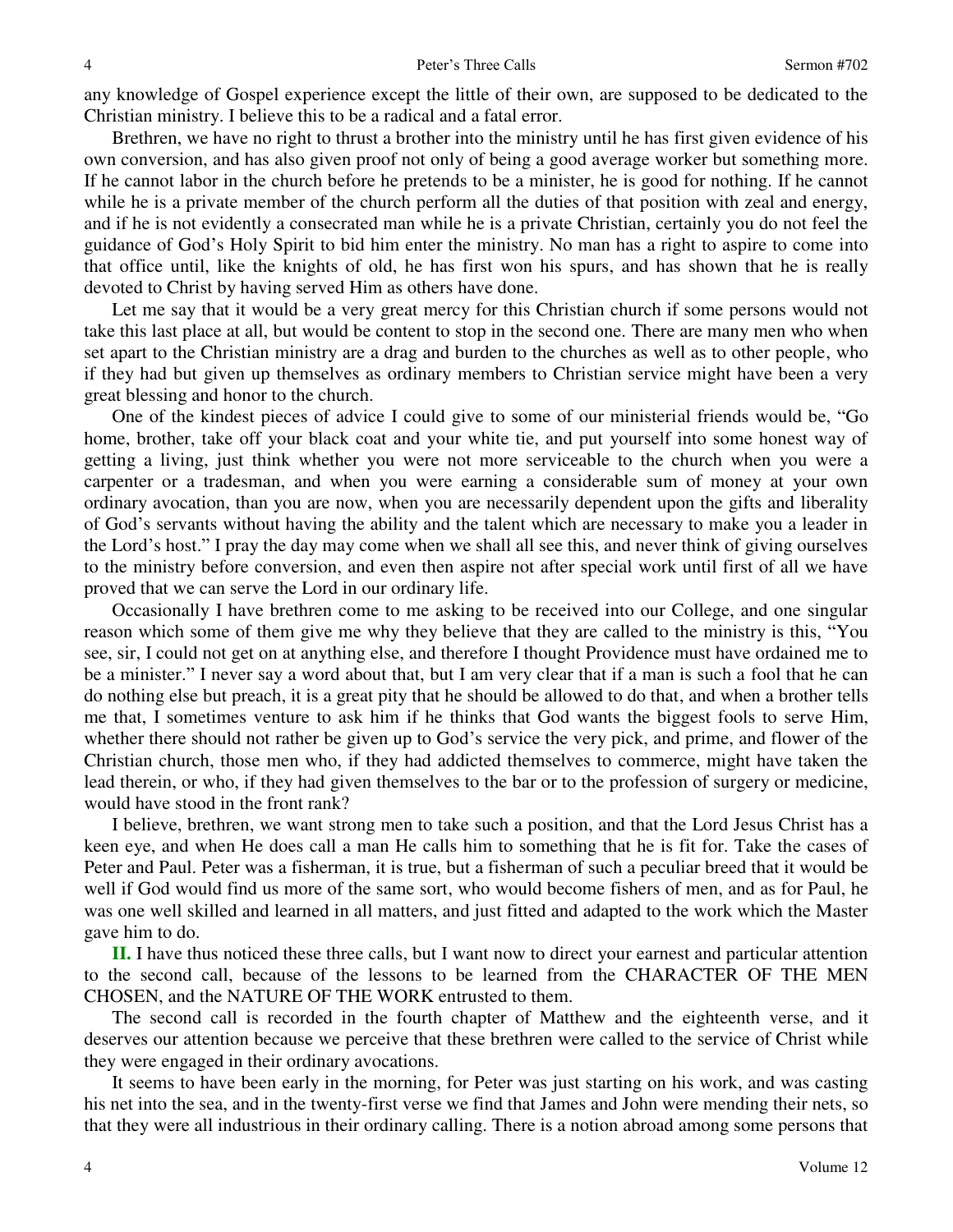they cannot serve God unless they neglect their ordinary work. This used to be a complaint brought against the Methodists in the olden time. I believe it was a great falsehood, but it was stated that they were so earnest in listening to sermons that they made bad servants and bad tradespeople. If it was so it was a very grievous fault, but I do not think it ever was the case. However, let none of us fall into it. If I were a Christian and a fisherman, I should like to catch more fish than anybody else. If I were a Christian and a shoeblack, I should desire to clean people's boots so that they shone better than any other shoeblack could make them shine. If I were a Christian master, I should desire to be the best master, and if a Christian servant the best servant.

Our Christianity, I think, shows itself more, at any rate to the world, in the pursuits of daily life, than it does in the engagements of the house of God. "Not forsaking the assembling of ourselves together, as the manner of some is." I scarce need give that exhortation here, but when you do assemble yourselves together, come not up to God's house having the blood of other duties upon your spirits. You are a mother with little children, and it is probably your duty to be at home rather than to be at the prayer meeting. It may sometimes be your business, as a husband, to take turns with your wife, and let her come out to the house of God, instead of always taking the privilege yourself. It may be the case with some of you that your trade may absolutely require you to be behind the counter both on lecture and on prayer meeting night, and though I would have you here if possible, and if you do go anywhere go to the house of God, yet do not let it ever be said, or even whispered, that you did not attend to your business, and that you came to grief because the things of God were cared for, and your business in consequence neglected. I think it never should be so.

I like to recollect that after Jesus Christ had gone away, after He was crucified, died, had been buried, and had risen again, where did He find Peter? Why, He found him fishing again! That is right, Peter. Follow Christ by all manner of means when He bids you, but when there is nothing to do in the service of Christ come back to fishing again. Oh! but some people seem to think that hard work in attending to ordinary business is not spiritual-minded in a Christian. Nonsense! Out with that difficulty, if any of you are troubled by it. Just ask the Lord to clear your brains, and brush away such cobwebs as these, for we shall never have genuine Christianity in the world while such nonsense remains. Nonsense about giving up the world, meaning thereby living in laziness! The truest Christian is the working man, who so labors for God that he does not neglect the common duties of life. The best form of Christianity is found in the Christian who is a Christian behind the counter, a Christian on 'Change, a Christian in the street, a Christian in the marketplace, a Christian anywhere, and who, wherever and whenever he may be found, is like his Master—"diligent in business, fervent in spirit, serving the Lord."

I think no man will ever serve Christ aright who does not show some energy in other things. I think the Savior chose these two men, not only out of sovereign grace unto salvation, but also because He saw about them a zeal in the pursuit of fishery which seemed to mark them out as being the very men to be made useful in His own cause. Notice the character of the men who were thus called to work for Christ, they were active, diligent men, engaged in their own calling. Notice what their occupation was. When Christ called them He said, "You are fishers, and you shall be fishers all your lives, but you are fishers of fish now, and I want you to be fishers of men." He mentions their vocation, and the work He is going to give them. O my brethren and sisters, if you are saved I pray that Jesus may give you that second call, so that you may be earnest "fishers of men"!

There is a great deal in that sentence, "fishers of men," a very great deal more than we can bring out now. *A fisherman*, you know, *must be acquainted with the sea*. Peter knew the Lake of Galilee, I dare say there was not a creek or an inlet in it with which he was not acquainted, he knew the deep places where some kinds of fish were to be found, and the shallow places where others could be caught. And so if you would serve Christ you must know a good deal about men, you must study human nature, and you must watch your opportunities of doing good.

You know there are some places where you can meet with more sinners than in others, and there is a certain way of dealing with one disposition, and quite another way of dealing with another. If you are to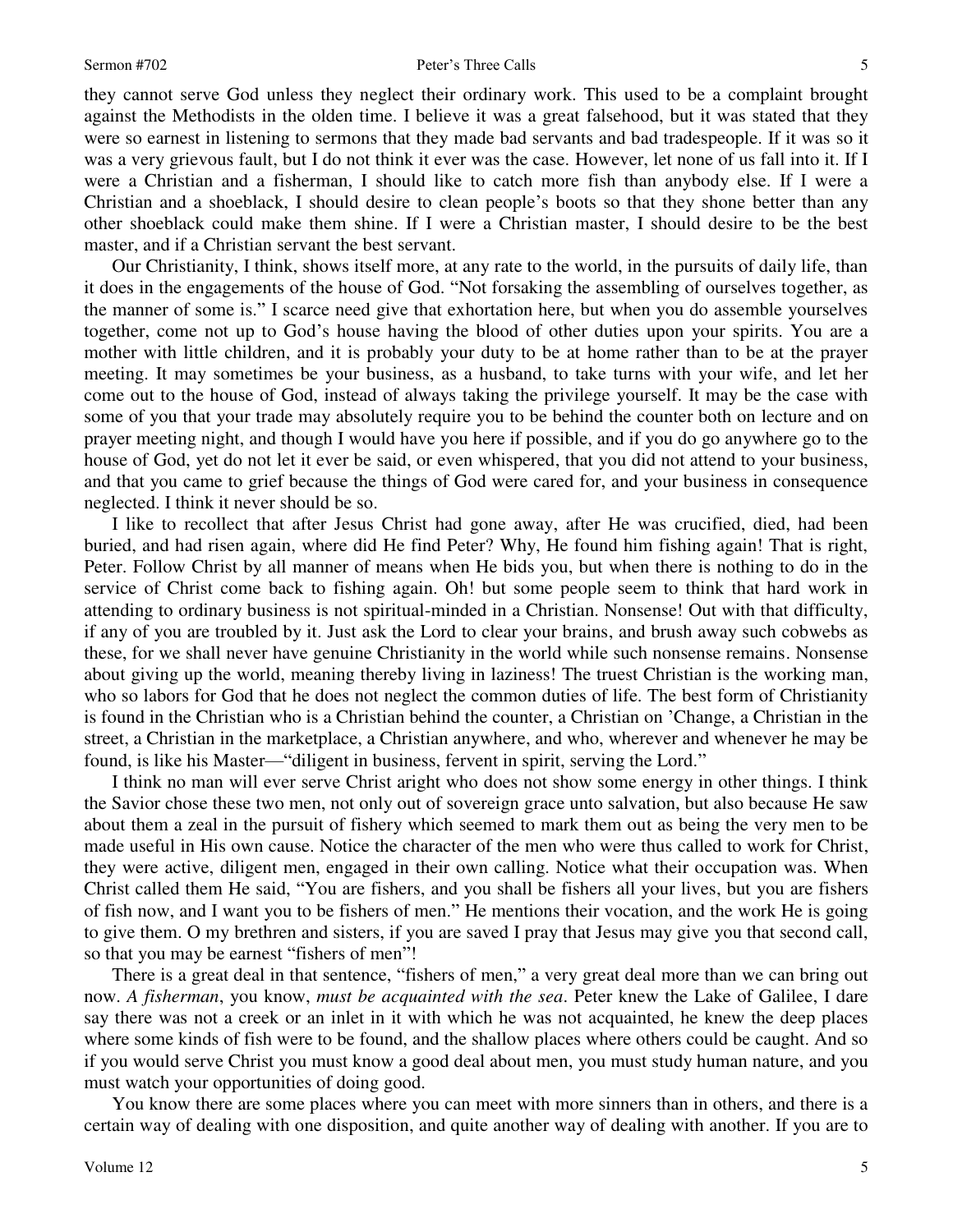be a "fisher of men," you must take good stock of the neighborhood where you live. If you would be a "fisher of men" in the Tabernacle, I hope you will know the people near whom you sit, for as you know them, and their pursuits in daily life, and their characters and dispositions, you will be more likely to be blessed, by the help of God's Spirit, in bringing them to a knowledge of the truth. A fisherman must be acquainted with the locality where he has to work.

A *fisherman must also know how to allure the fish.* I saw on Lake Como, when we visited Bellagio, some men fishing. They had torches burning in their boats, and the fish were attracted to them by the glare of the light. You must know how to get the fish together. You know there is such a thing as the ground-bait for the fishes. You must know how to attract men. The preacher does this by using images, symbols, and illustrations. You must know how to catch the fish, throwing out first, perhaps, not a remark directly to the point, because that might be unwise, but a sideway remark, which shall lead to another, and yet another. If you are to be a "fisher of men" you will need your wits about you. It will not do to blunder over men's souls.

Fish are not caught by every boy who chooses to take a pin and a piece of cotton and make his way to the pond. Fish want a fisherman, and there is a sort of congruity between the fish and the man who catches them. I do not wonder that Izaak Walton could catch fish. He seems to have been born and made on purpose for it, and so there are some men who are made on purpose for winning souls. They naturally care for their fellows, and they have such a way of putting the truth that as soon as they speak men say, "Here is a man come who knows all about me, and knows how to deal with me," and they at once yield to his influence. Oh that I had hundreds of such in this church! I have a good share of them, and I bless God every time I remember them. God has called them, and has made them true fishers of men, they know about men, and also how to allure them.

*The fisherman must be a man who can wait with patience.* Oh the patience of a fisherman! "We have toiled all night," said the disciples, "and have taken nothing." You cannot be a fisherman unless you are willing to sit and watch, especially if you angle. There you may sit for hours and hours together and at last when the float begins to move you think you have got your fish, but probably it is only a weed or a frog, and you may watch, and watch, and watch again, and nothing will come of it. Ah! but it is harder work still to wait in Christ's service, to preach twenty times and have no conversions, perhaps to go on teaching in a Sunday school and to see no heart-breaking work done, no sinners crying, "What must I do to be saved?" but to have to go to your knees and say, "Who has believed our report, and to whom is the arm of the LORD revealed?" You will want something within to help you to wait thus, you will want the Holy Spirit of grace Himself dwelling in you to supply you with divine patience, or else you will throw up your work, give away your nets, and say, "I will do something that pays me better than this."

*A fisherman,* too, *is one who must run hazards.* Especially was this so on the Lake of Galilee, for that, like many other lakes, was subject to fierce storms. The winds sometimes came rushing down from the mountains, and before the fisherman could take in his sail his boat would be upset. And truly every worker for Christ must expect squalls and stormy weather. Do not think, dear friends, to serve Jesus Christ in those kid gloves and in that nice dainty style of yours. That is not the way in which fish are caught out at sea, it is rough work, and requires a man who can let the wind howl about him without being afraid of his fine curls, or of having the perfume taken out of them. It needs a man who has a bold face and a brave heart, and who when the storm comes looks up to the God of Storms, and feels that he is on his Master's service, and may therefore count upon his Master's protection. May the Lord call many members of this church to such work as this, and when the Master shall drag home our net full of big fishes, we shall have a rich reward for all the toils of Christian labor.

*The fisherman,* once again, *must be one who has learned both how to persevere and how to expect.* The fisherman goes on, and on, and on, and fishes, not sometimes but continually. As Christ's good sower must take the precept, "In the morning sow your seed, and in the evening withhold not your hand," so also must His fisherman. "We have toiled all night and taken nothing; nevertheless, at your command we will let down the net." But I said he must also learn to expect. He must have twinkling in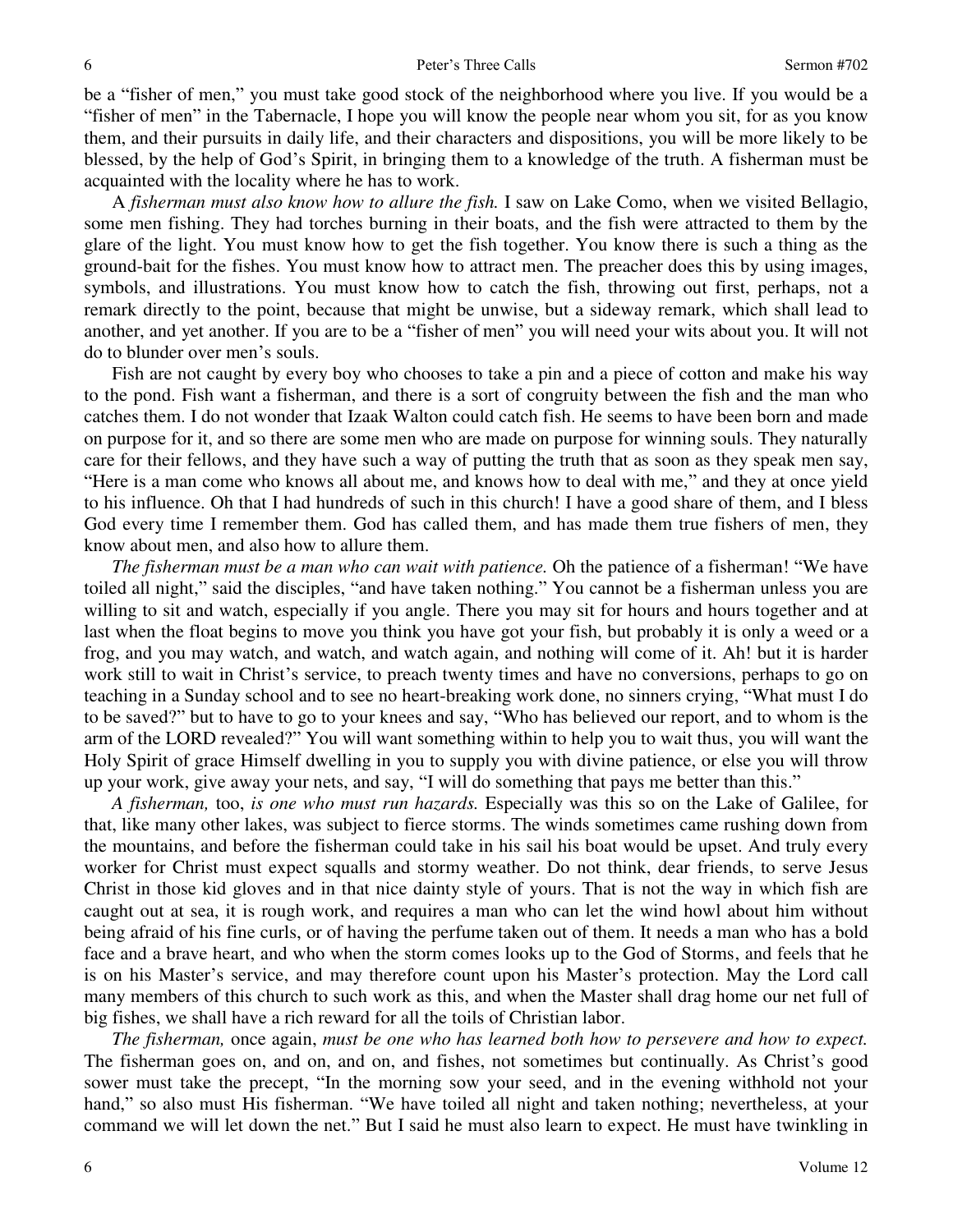his soul, like a bright particular star, the hope that he shall drag his net to land full of fishes at the last. Beloved, we shall not labor in vain, we shall not spend our strength for nought. We may not live to see the result of the truth which we proclaim, but—

### *"The precious seed shall ne'er be lost, For grace insures the crop."*

We must learn to believe in the indestructibility of every truthful testimony, in the immortality of every good deed, in the resurrection of every buried word to live in the sight of God. We must—

#### *"Learn to labor and to wait."*

There are three words which have been running in my mind for the last few days, and have seemed to work themselves into me, and I hope I may long keep them. One word is Work, another is Wait, and the other is Pray. Work, work, work! Wait, wait, wait! Pray, pray, pray! I think that these three words will enable a man to be, under God, a true and successful fisher of men.

I have thus described the sort of men who were called, and the work which Christ gave them to do over and above the work in which they were engaged.

I now want you to notice *the prompt obedience* of Peter to this call.

I wonder how it was that Peter came directly. Christ said, "Follow me." We know that Peter was a disciple, and consequently, his heart was ready to receive the word which called him to be a servant. It is of no use for me to call some of you to follow Christ, and work for Him as "fishers of men," for if you were to obey, you could not do it acceptably, because you are not the children of God. But you who are saved have something in your hearts that will echo to the exhortation, "Follow me," so that I think you need only to have a good work set fairly before you, and to know what it is that the Master requires of you, and you will say at once, "Lord, I will do it," for—

> *"'Tis love that makes our cheerful feet In swift obedience move."*

When the heart loves Christ, then the path of duty, which before was rough and rugged, becomes straight and smooth, if not flowery, and the soul says—

> *"Help me to run in Thy commands, 'Tis a delightful road; Nor let my heart, nor feet, nor hands, Offend against my God."*

Beloved friend, very much of the excellence of our service to Christ will depend upon the instantaneous way in which we do it when we know it to be a duty. I believe that debating with one's self about duty is a very dangerous thing. David said, "I made haste, and delayed not to keep your commandments." Peter did not say, "Lord, let me stop and dry these nets, and hang them up, and bring the boat to shore, and then cast anchor and leave it right," nor did James and John say, "Master, let us go home and kiss that dear mother of ours, and let us see that Zebedee has somebody to take our place," but immediately they left their nets, and followed Christ.

May I urge upon you the habit of falling into the line of duty instantly. When soldiers are being drilled I like to see the way in which the word of command is obeyed the instant it is given. "Right about face!" and the whole line turns right about at once. The thing is done, we say, mechanically. It should be so with us. But I know how it is, we get a right good thought of something we ought to do, but we stop and say, "Now, shall I do it, and when shall I do it?" and for the first hour or two we mean to do it, but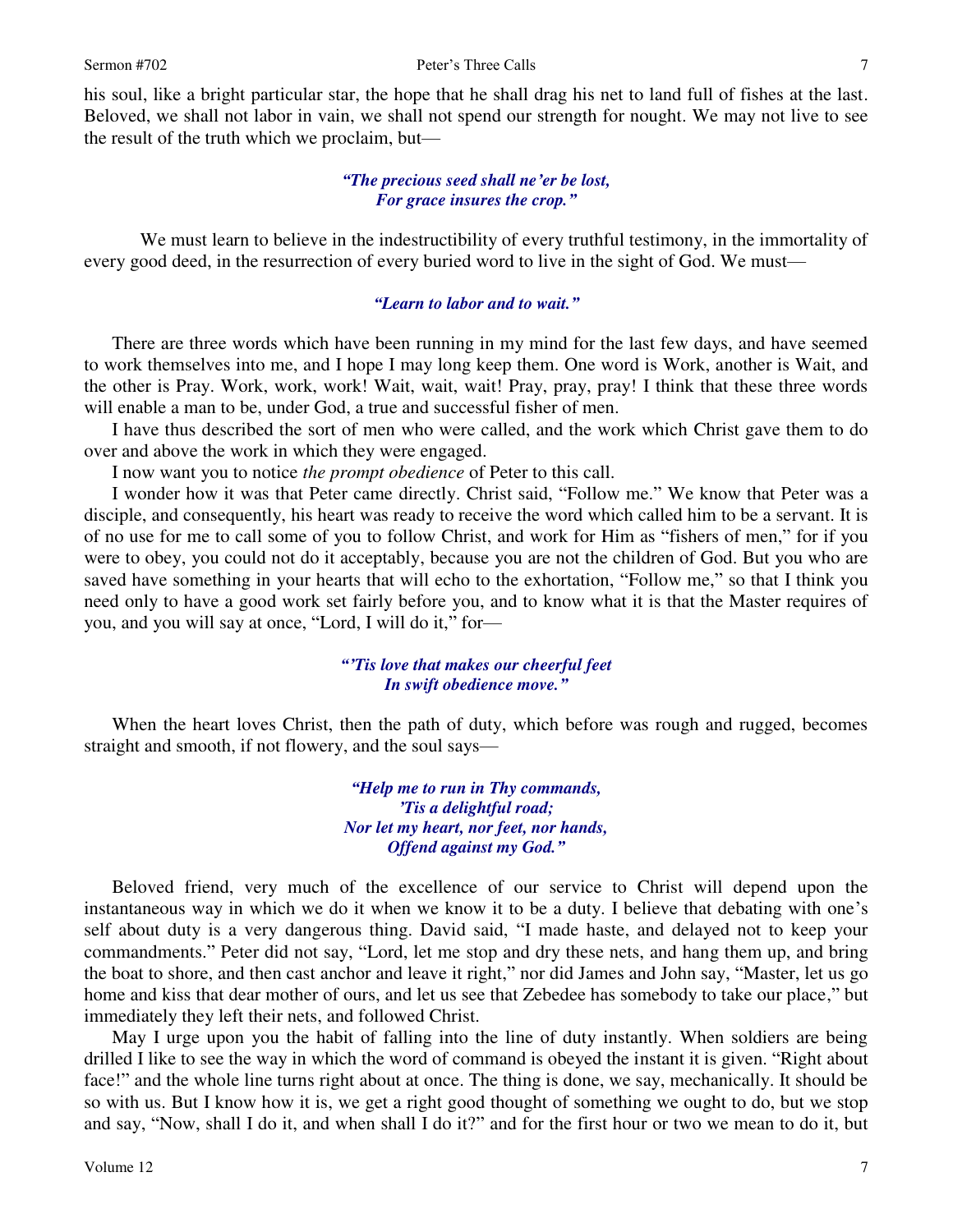by the next day we think it possible that we will decline it, and perhaps when a week is over we give it up altogether.

I believe that this is so with many, many Christians in the matter of believers' baptism, to give one instance out of many, they say, "Well, I used to think of it when I was young, and I then believed it was my duty, and I think it is my duty now, if I really came to consult the Word of God about it, but I have put it off so long, well, perhaps I may see to it one of these days," while there is another and far more likely "perhaps," namely, that having procrastinated so long over that one duty, they will suffer it to go by default. Do not toy with Christian service, brethren. There would have been more earnest Whitefields in the world, more Wesleys, more devoted Brainerds and Martyns, if men obeyed the call of God instead of taking counsel of flesh and blood, and considering this, that, and the other, and then resolving not to obey.

Remember, it is possible for us to have grace in the heart, and yet to be disobedient. We have many such mournful specimens. We cannot but hope that they will enter heaven, for they are washed in the precious blood, and clothed in the Savior's righteousness, but they do little, if anything, for Christ, because they have tampered with His calls, they have violated convictions, and have started back from duties in the exercise of their unbelief, instead of pressing forward in the glory and the majesty of a simple faith in Christ Jesus.

If you feel that you have anything to do, do it directly. If God calls you to preach before you go home, do it in the street, I pray you, and if there is anything which claims your immediate attention, if there is a poor person you ought to relieve, if there is anyone to whom you ought to speak before leaving this place, I beseech you do not trifle with the conviction, but as faithful servants of Jesus Christ, being saved, and professing to love Him, I pray you, instantly, to do whatever you feel you ought to do for Him. I have heard of the question being asked in a school, what was the meaning of the text, "Your will be done on earth as it is in heaven." One said, it meant that it should be done truthfully, and another, that it should be done unanimously, but a third said, it meant, that it should be done without asking any questions, and the answer was a good one, for we who know and love Christ, should be willing to do His will without asking any questions.

I must not, however, keep you much longer. I will notice, lastly, that when the call came to Peter in the shape of "Follow me," *it must have suggested to him many thoughts,* for it contained, in addition to mere service, privilege as well as duty. There was a book written not many years ago by an excellent divine, to which I cannot quite subscribe, I mean Dr. Bushnell's "Higher Life"*.* I cannot subscribe to all that is in it, but I believe that there is a period in the life of some Christians when they rise to a platform elevated above ordinary Christianity, almost as much as ordinary Christianity is elevated above the world. I think that in addition to the first call by which we are brought out of nature's darkness into God's marvelous light, there does come to the Christian, when the Spirit of God works mightily with him, another call by which he is brought into greater familiarity with the Lord Jesus, taught more of conformity to Him in His sufferings, and made to be more fully a partaker of the height, and depth, and breadth, and length of that love which passes all understanding. Such a call seems to me to be imaged in this call of Peter. Have you been living, my dear sister, at a distance from Christ? Have you been obliged to sing the hymn*—*

> *"'Tis a point I long to know, Oft it causes anxious thought— Do I love the Lord, or no? Am I His, or am I not?'"*

I do pray for you, as one of the greatest privileges I could ask God for on your behalf, that Christ may come to you afresh now, and be formed in your heart anew, the hope of glory, in such a way that you may follow Him into close practical fellowship, and earnest unstaggering faith. Believe me, it is life to believe in Christ however little, but it is life in health and vigor to believe in Christ with a faith that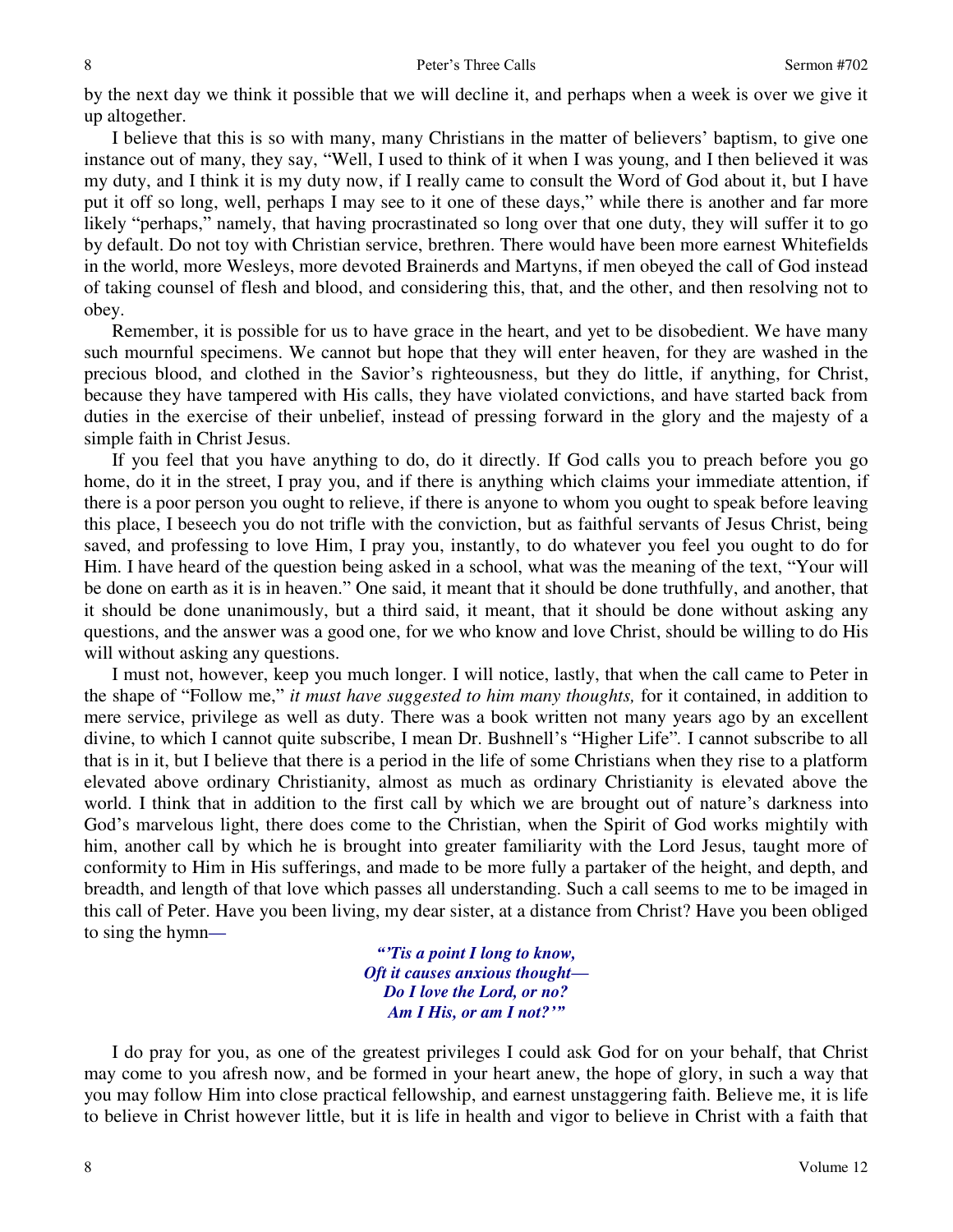does not blench. To have Christ and not to see Him is salvation, but to have Him and to see Him is salvation rapturously enjoyed. To be saved and not to know it, is a small privilege, but to be saved and to know it, nay, to know Him who is the resurrection and the life, and to sit with Him, and sup with Him, and to feel that His shadow yields a great delight, and that His fruit is sweet unto one's taste, this is a way of living which angels might almost envy the favored men who possess it. May the Master call you in that sense now! Pray that prayer which Watts has put into rhyme—

> *"Draw me away from flesh and sense, One sovereign word shall draw me thence; I would obey the voice divine, And all inferior joys resign."*

May you get a call from the Master, "Follow Me unto the Mount of Transfiguration to see My glory, and share in it, and abide with Me in sacred, rapt, secret fellowship which the world knows nothing of."

But this was not merely a call to fellowship, but to practical fellowship. It seemed to say, "Peter, put down your net, and take up the cross, I am to be despised, come and be despised with Me, I am going without the camp, I shall be scorned, and cast out from society, come, Peter, come without the camp with Me." Oh may Christ give you such a call as that! You are saved, but still to a great extent you are in the world. Oh that you might have a separating call—"Come you out from among them; be you separate; touch not the unclean thing." May you feel now as if you had got a new life over and above the life you have already, that you have fresh blood poured into the veins of your piety, that you might rise to something better. Come out and confess your Master, avow Him by nonconformity to the world in all respects.

To conclude. When Christ said, "Follow me," did He not mean that Peter was to follow Him in everything and in all things? May the Master call you and me to follow Him in that consecration to His Father's will, which made Him say—"My meat and my drink is to do the will of him that sent me."

Oh! there are so many of you professors, whose meat and drink are found in trade, or the making of money, or the reading of books, or the study of this and of that. May He call you to make Himself the first thing, to make His honor your grand objective, and to make His church your true mistress, the lady of your heart reigning in your spirit.

Oh! to be wholly given up to Christ, to be a sacrifice upon the altar, smoking, burning, utterly consumed, a living sacrifice, which is your most reasonable service. No, you need not shut up your shop, oh no! but you will go and make money for Christ, and give it to His cause. No, you need not give up your daily labor, but you will be a priest unto God, even while you are wearing the garments of your trade. No, you must not dare to think of such a thing as withdrawing from your present position, and your little ones round about you, but you must keep where you are, and glorify Christ there, feeling now that you have been called to the work of God, but that service is to be done just where you are, you are not to be stargazing and looking aloft for some great thing, but to stand and do a day's work in a day, in the sphere where Providence has called you, and where grace has blessed you.

Now, you see, I have put all this on the right footing. I have told none of you to serve Christ till you are saved, but when you are saved, I hope and pray that you and I may see Christ calling on us to be "fishers of men."

May the Lord call some who have never been called at all. May it come to pass that this very evening some may look to the Lamb of God, dying, bleeding, and suffering. Sinner, He is the Sinbearer. He came to seek and to save that which was lost. That face was marred with sorrow, and there must you find your hope. Look to Him. That bleeding man is also the immortal God, trust Him, and you are saved. That one act of trust is the means of eternal salvation to everyone that exercises it. Then, being saved, may Christ call you, fishermen or whatever you may be, to serve Him until He comes to take you unto Himself—

*"Teach me, my God and King,* 

9